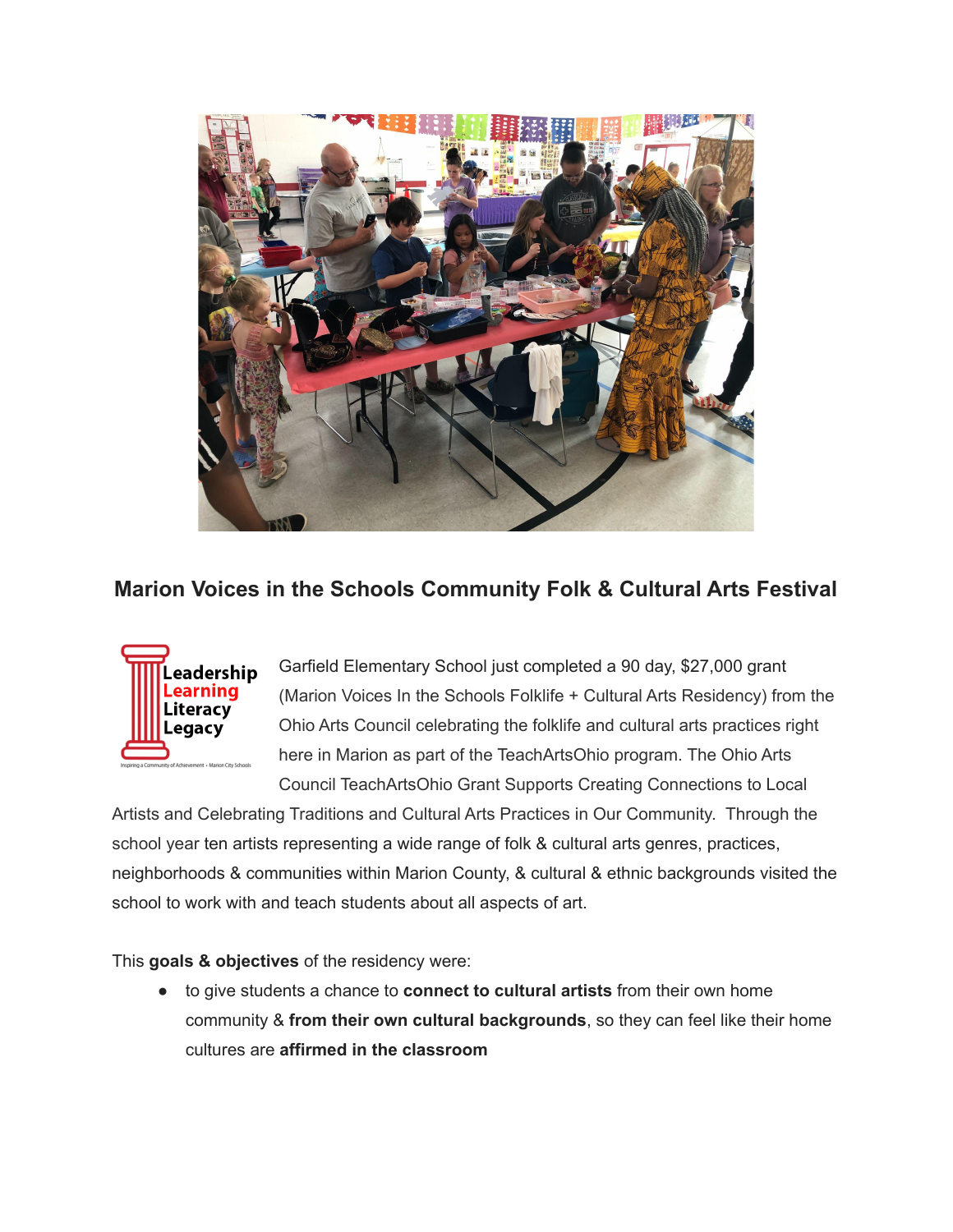- to help students understand & appreciate the power & importance of folklife & cultural arts traditions *across* **lines of cultural difference**, to build a more understanding community
- to teach students that **the arts are alive & well in Marion County**, in forms & traditions they may not have been aware of or been trained to recognize at art ... thus sparking **pride in place in Marion County**
- training students to **think like artists** through conversations on **arts entrepreneurship**; & getting them to understand that **making a living through the cultural & folk arts really is possible here**
- **building livelihoods** & additional sources of revenue for artists through this (paid!) residency experience ... plus professional development connecting them to additional opportunities to be a paid artist-in-residence at other schools, should they desire it!
- **showing off artist work, & students' experience with artist's work, to the wider Marion County community** through a culminating community showcase event which our Garfield K-5 students will work together to co-curate!

The culminating festival took place on May 17th showcasing students' accomplishments and featured presentations and performances by the artists-in-residence (such as poetry performances, musical performances, and Peruvian dance), live interviews with artists, make-and-take art activities, food trucks, a student art gallery and more. It was a fitting cap to an incredible year of arts education.

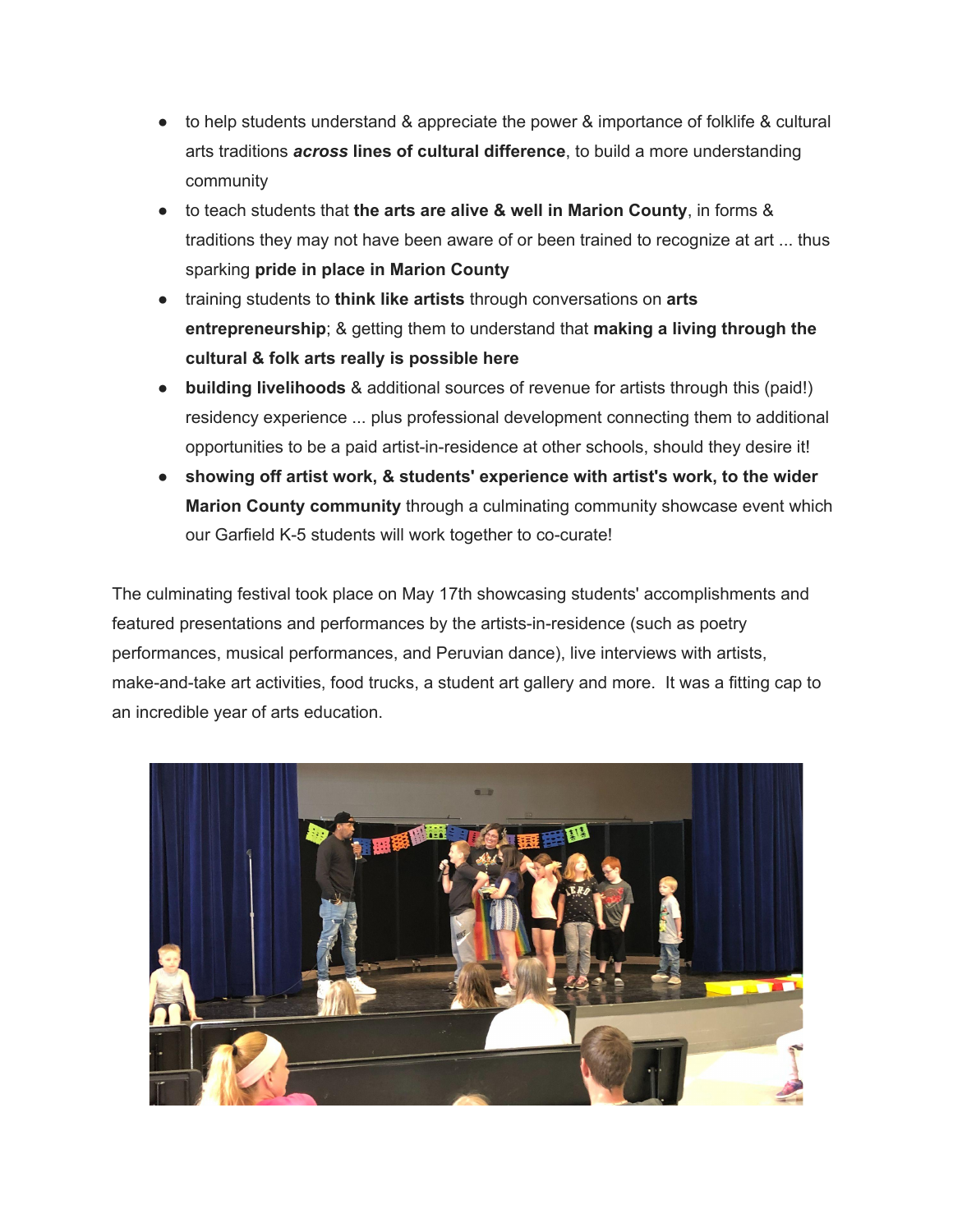"Students met a diverse group of artists from Marion while exploring their creativity during this 90 day residency," said Chelsea Dipman, Art Teacher at Garfield. "Art is a universal experience for all people and our students loved every artist they got to meet this year and every activity they got to take part in."

The *Marion Voice*s in the Schools Folklife + Cultural Arts Residency program is a unique countywide school residency program developed by *Marion Voices* Folklife + Oral History -- Marion County's countywide folklife & cultural arts for social justice organization, & a 501(c)(3) non-profit founded in 2017 -- to help connect Marion County young people with Marion County cultural artists across diverse cultural traditions: building the rare opportunity for young people to learn from their own home cultural communities, and to expand solidarities by learning across lines of difference! *Marion Voices* serves Marion County by documenting cultural arts, co-curating exhibits, events, & festivals amplifying our under-heard cultural traditions to dream of a more just future, & by cultivating expanded livelihood opportunities for Marion County cultural artists.

"We've been so proud to pilot the *MVITS* program for the first time ever in Spring 2022 in collaboration with Ms. D at Garfield Elementary, through the help of a TeachARTS Ohio grant from the Ohio Arts Council direct to Garfield Elementary, & supported by grants to *Marion Voices* from the Wopat Community Fund at the Marion Community Foundation, Ohio Arts Council, Ohio Humanities, United Way of North-Central Ohio, & Puffin West, to develop & administer the wider program," said Jess Lamar Reece Holler, Co-Founder & Director Marion Voices Folklife + Oral History. "Next year, we're excited to bring the *MVITS* model to three new Marion County schools: St. Mary School, Pleasant High School, & River Valley Middle School. *MVITS*' transformative goals are to build pride-in-place in Marion County: helping our young people see that our folklife & cultural arts are some of our richest assets here in Marion County!"